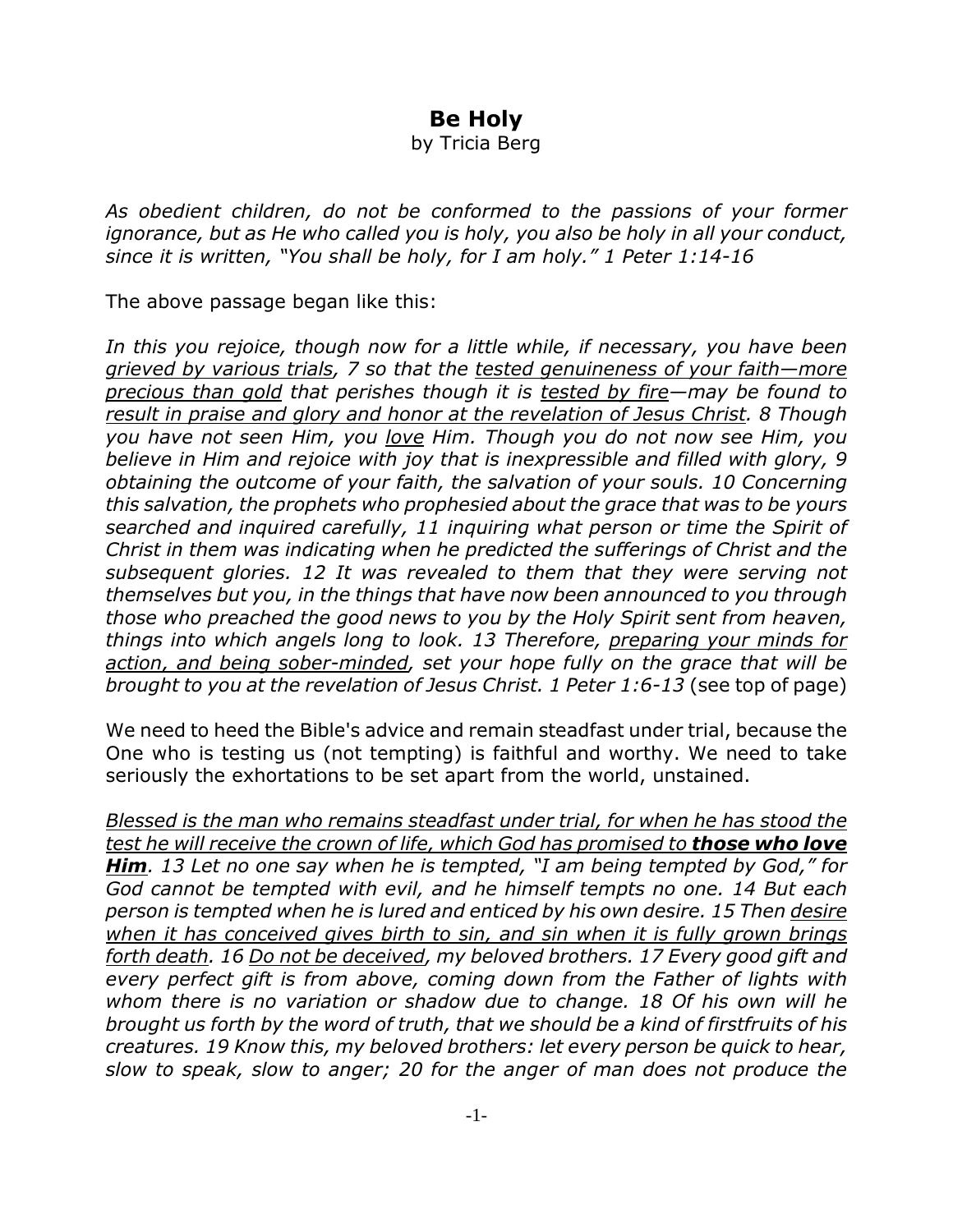*righteousness of God. 21 Therefore put away all filthiness and rampant wickedness and receive with meekness the implanted word, which is able to save your souls. 22 But be doers of the word, and not hearers only, deceiving yourselves. 23 For if anyone is a hearer of the word and not a doer, he is like a man who looks intently at his natural face in a mirror. 24 For he looks at himself and goes away and at once forgets what he was like. 25 But the one who looks into the perfect law, the law of liberty, and perseveres, being no hearer who forgets but a doer who acts, he will be blessed in his doing. 26 If anyone thinks he is religious and does not bridle his tongue but deceives his heart, this person's religion is worthless. 27 Religion that is pure and undefiled before God, the Father, is this: to visit orphans and widows in their affliction, and to keep oneself unstained from the world. James 1:12-27*

*But God's firm foundation stands, bearing this seal: "The Lord knows those who are his," and, "Let everyone who names the name of the Lord depart from iniquity." 20 Now in a great house there are not only vessels of gold and silver but also of wood and clay, some for honorable use, some for dishonorable. 21 Therefore, if anyone cleanses himself from what is dishonorable, he will be a vessel for honorable use, set apart as holy, useful to the master of the house, ready for every good work. 22 So flee youthful passions and pursue righteousness, faith, love, and peace, along with those who call on the Lord from a pure heart. 23 Have nothing to do with foolish, ignorant controversies; you know that they breed quarrels. 24 And the Lord's servant must not be quarrelsome but kind to everyone, able to teach, patiently enduring evil, 25 correcting his opponents with gentleness. God may perhaps grant them repentance leading to a knowledge of the truth, 26 and they may come to their senses and escape from the snare of the devil, after being captured by him to do his will. 2 Timothy 2:19-26*

Let's show by our actions and not just words that we want to be worthy to walk with Him. **If we don't even feel the desire to do as Jesus said, then we don't belong to Him**. Only those who are born again, indwelt by His Holy Spirit, will have this urge. **If we do feel Him convicting us of anything that displeases Him at all, then we mustn't resist His Spirit prompting us to do His will--accept His correction**.

*I warned those who sinned before and all the others, and I warn them now while absent, as I did when present on my second visit, that if I come again I will not spare them— 3 since you seek proof that Christ is speaking in me. He is not weak in dealing with you, but is powerful among you. 4 For He was crucified in weakness, but lives by the power of God. For we also are weak in Him, but in dealing with you we will live with Him by the power of God. 5 Examine yourselves, to see whether you are in the faith. Test yourselves. Or do you not*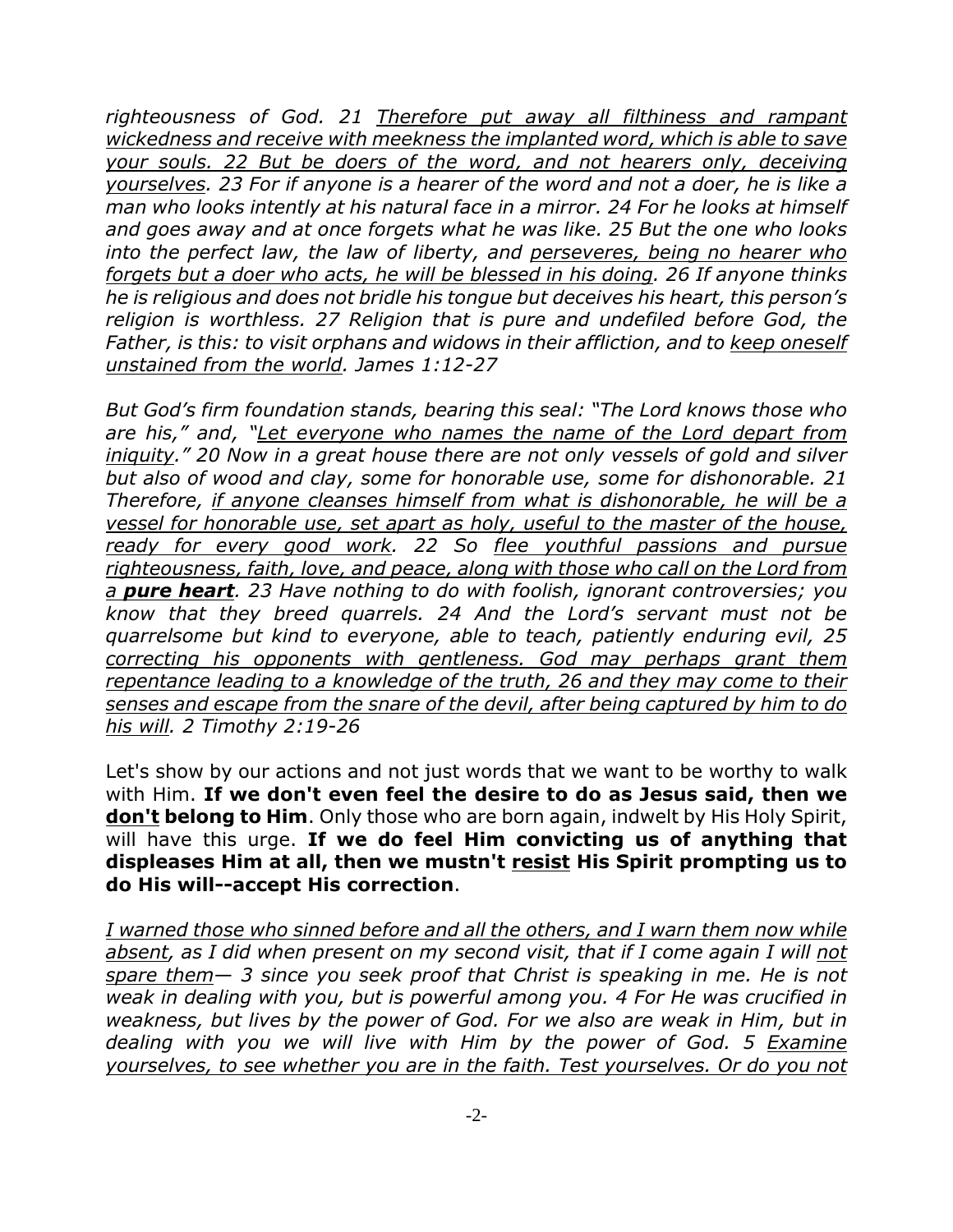*realize this about yourselves, that Jesus Christ is in you?—unless indeed you fail to meet the test! 2 Corinthians 13:2-5*

*For the mind that is set on the flesh is hostile to God, for it does not submit to God's law; indeed, it cannot. 8 Those who are in the flesh cannot please God. 9 You, however, are not in the flesh but in the Spirit, if in fact the Spirit of God dwells in you. Anyone who does not have the Spirit of Christ does not belong to Him. Romans 8:7-9*

*Therefore, my beloved, as you have always obeyed, so now, not only as in my presence but much more in my absence, work out your own salvation with fear and trembling, 13 for it is God who works in you, both to will and to work for His good pleasure. Philippians 2:12-13*

*Now we have received not the spirit of the world, but the Spirit who is from God, that we might understand the things freely given us by God. 13 And we impart this in words not taught by human wisdom but taught by the Spirit, interpreting spiritual truths to those who are spiritual. 14 The natural person does not accept the things of the Spirit of God, for they are folly to him, and he is not able to understand them because they are spiritually discerned. 1 Corinthians 2:12-14*

The seal of the Holy Spirit marks us as the property of Jesus, our Redeemer, just as the evil beast will be "marking" people as his property during the great tribulation (and they will then become unredeemable, ever).

*And do not grieve the Holy Spirit of God, by whom you were sealed for the day of redemption. Ephesians 4:30*

*And it is God who establishes us with you in Christ, and has anointed us, 22 and who has also put His seal on us and given us His Spirit in our hearts as a guarantee. 2 Corinthians 1:21-22*

*And another angel, a third, followed them, saying with a loud voice, "If anyone worships the beast and its image and receives a mark on his forehead or on his hand, 10 he also will drink the wine of God's wrath, poured full strength into the cup of his anger, and he will be tormented with fire and sulfur in the presence of the holy angels and in the presence of the Lamb. 11 And the smoke of their torment goes up forever and ever, and they have no rest, day or night, these worshipers of the beast and its image, and whoever receives the mark of its name." Revelation 14:9-11*

The promises of inheriting the Kingdom of God are made to those who LOVE God (1Cor. 2:9). Jesus explained that IF we love Him, then we will obey (and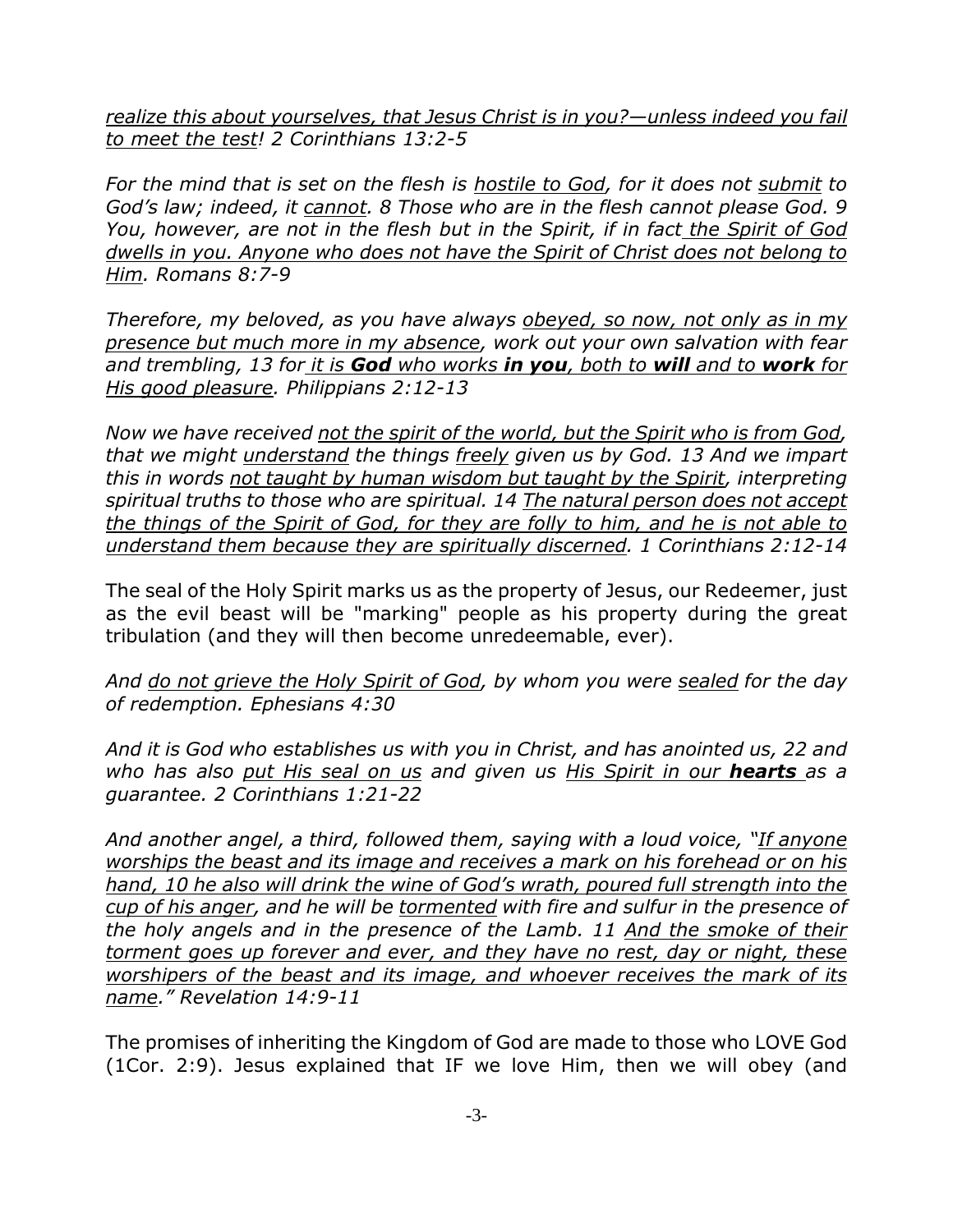remember, He summarized the commandments into two because they FULFILL ALL of them - Rom. 13:8-10, and we are NOT able to keep the second one if we don't first obey the first), and we will be indwelt by His Spirit. This is how He manifests Himself to true believers. They are those who believe in their hearts and love Him by obeying, who have made Him their Lord and Savior (Rom. 10:5-10) in spirit and truth (John 4:23)--not with empty confessions.\* He is not manifested to the whole world in this way. The ones who are indwelt are those who are born again. They are the ones He KNOWS. (Matt. 7:13-27, Matt. 25:10-13, Luke 13:25) They are the heirs of the Kingdom.

*Jesus answered him, "Truly, truly, I say to you, unless one is born again he cannot see the kingdom of God." 5 Jesus answered, "Truly, truly, I say to you, unless one is born of water and the Spirit, he cannot enter the kingdom of God. John 3:3, 5*

*And the scribe said to Him, "You are right, Teacher. You have truly said that He is one, and there is no other besides Him. 33 And to love Him with all the heart and with all the understanding and with all the strength, and to love one's neighbor as oneself, is much more than all whole burnt offerings and sacrifices." 34 And when Jesus saw that he answered wisely, He said to him, "You are not far from the kingdom of God." And after that no one dared to ask Him any more questions. Mark 12:32-34*

*"If you love Me, you will keep My commandments. 16 And I will ask the Father, and He will give you another Helper, to be with you forever, 17 even the Spirit of truth, whom the world cannot receive, because it neither sees Him nor knows Him. You know Him, for He dwells with you and will be in you. 18 "I will not leave you as orphans; I will come to you. 19 Yet a little while and the world will see Me no more, but you will see Me. Because I live, you also will live. 20 In that day you will know that I am in My Father, and you in Me, and I in you. 21 Whoever has My commandments and keeps them, he it is who loves Me. And he who loves Me will be loved by My Father, and I will love him and manifest Myself to him." 22 Judas (not Iscariot) said to Him, "Lord, how is it that You will manifest Yourself to us, and not to the world?" 23 Jesus answered him, "If anyone loves Me, he will keep My word, and My Father will love him, and We will come to him and make Our home with him. 24 Whoever does not love Me does not keep My words. And the word that you hear is not mine but the Father's who sent Me." John 14:15-24*

*His divine power has granted to us all things that pertain to life and godliness, through the knowledge of Him who called us to His own glory and excellence, 4 by which He has granted to us His precious and very great promises, so that through them you may become partakers of the divine nature, having escaped*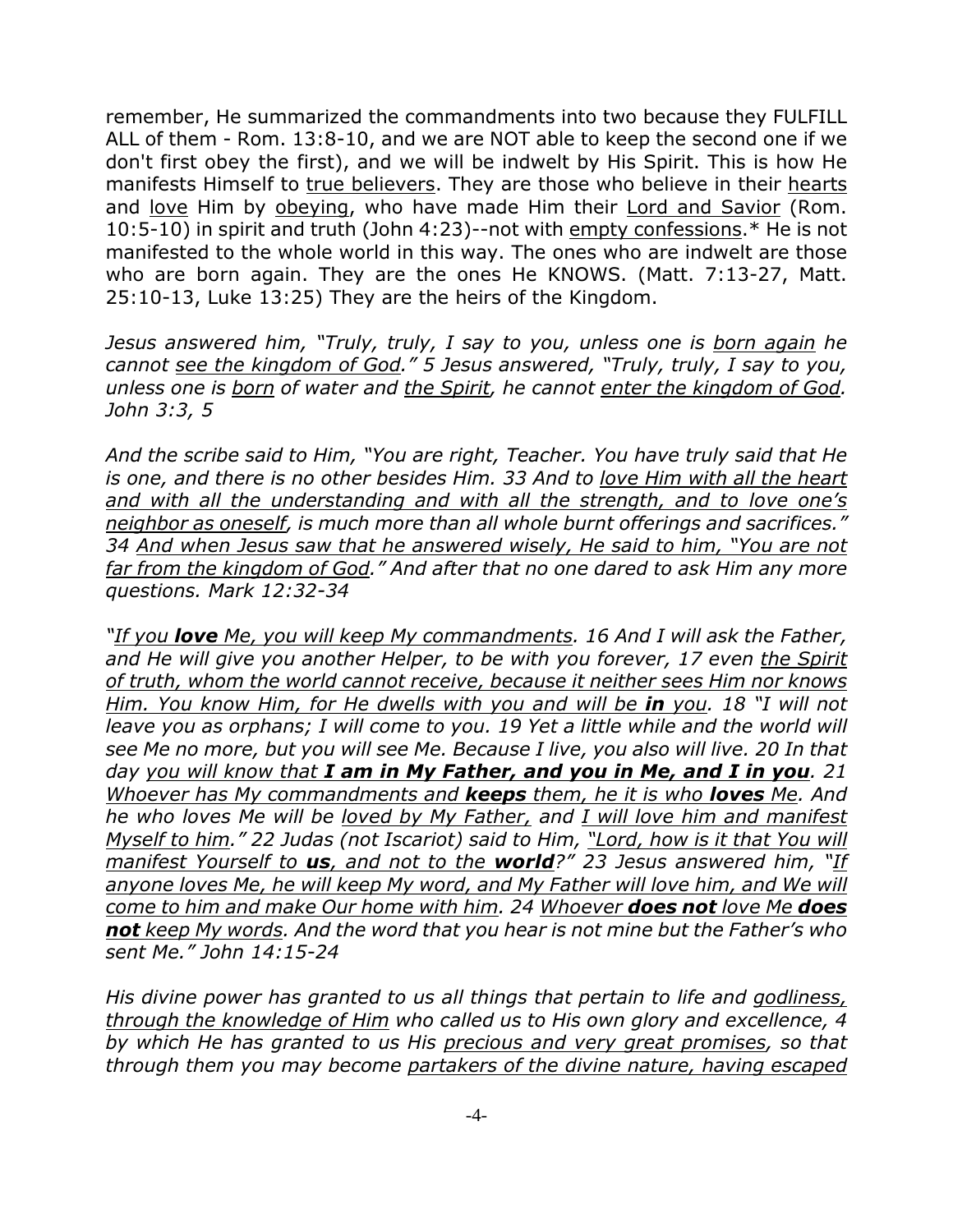*from the corruption that is in the world because of sinful desire. 5 For this very reason, make every effort to supplement your faith with virtue, and virtue with knowledge, 6 and knowledge with self-control, and self-control with steadfastness, and steadfastness with godliness, 7 and godliness with brotherly affection, and brotherly affection with love. 8 For if these qualities are yours and are increasing, they keep you from being ineffective or unfruitful in the knowledge of our Lord Jesus Christ. 9 For whoever lacks these qualities is so nearsighted that he is blind, having forgotten that he was cleansed from his former sins. 10 Therefore, brothers, be all the more diligent to confirm your calling and election, for if you practice these qualities you will never fall. 11 For in this way there will be richly provided for you an entrance into the eternal kingdom of our Lord and Savior Jesus Christ. 2 Peter 1:3-11*

## *No one born of God makes a practice of sinning, for God's seed abides in him, and he cannot keep on sinning because he has been born of God. 1 John 3:9*

\*Remember, Judas partook of the Last Supper and even had his feet washed by Jesus. Jesus referred to him as being present, both after He had washed their feet and during the Passover meal where He instituted the Lord's Supper, when Jesus revealed who the betrayer was. (John 13:10-12, John 13:18, John 13:21-30, Luke 22:17-21) This confused the other disciples greatly, because Judas appeared to be one of them. (Matt. 26:22, Mark 14:19, Luke 17:23, John 13:22, John 6:66, 1John 2:18-19) People in the end times who have a false faith like Judas will take the mark of the beast during the tribulation and be lost forever. For them, their allegiance to Jesus is only on the surface--they mostly want benefits of being associated with Him, just like Judas. (John 12:4-6, Mark 14:10-11, Matt. 6:33 - seek FIRST.) The loyalty of people like that is for sale, as we see in Daniel's prophecy of what will happen during the great tribulation. (Dan. 11:32, 39) The last thing they would do is to stand firm under fire for Jesus' sake. (Matt. 24:10, Mark 4:14-19, Luke 8:11-14, Luke 21:12-18, John 16:1-3, 1Cor. 15:58, Eph. 6:11, Heb. 3:12-13, Heb. 12:4)

*Be sober-minded; be watchful. Your adversary the devil prowls around like a roaring lion, seeking someone to devour. 9 Resist him, firm in your faith, knowing that the same kinds of suffering are being experienced by your brotherhood throughout the world. 10 And after you have suffered a little while, the God of all grace, who has called you to His eternal glory in Christ, will Himself restore, confirm, strengthen, and establish you. 11 To Him be the dominion forever and ever. Amen. 1 Peter 5:8-11*

Judas agreed to follow Jesus and on the surface, it appeared that he did. He appeared to "eat of the Bread of Life," but it was a lie. (John 6:35) He was accepted by the other disciples, but only Jesus could see inside his heart to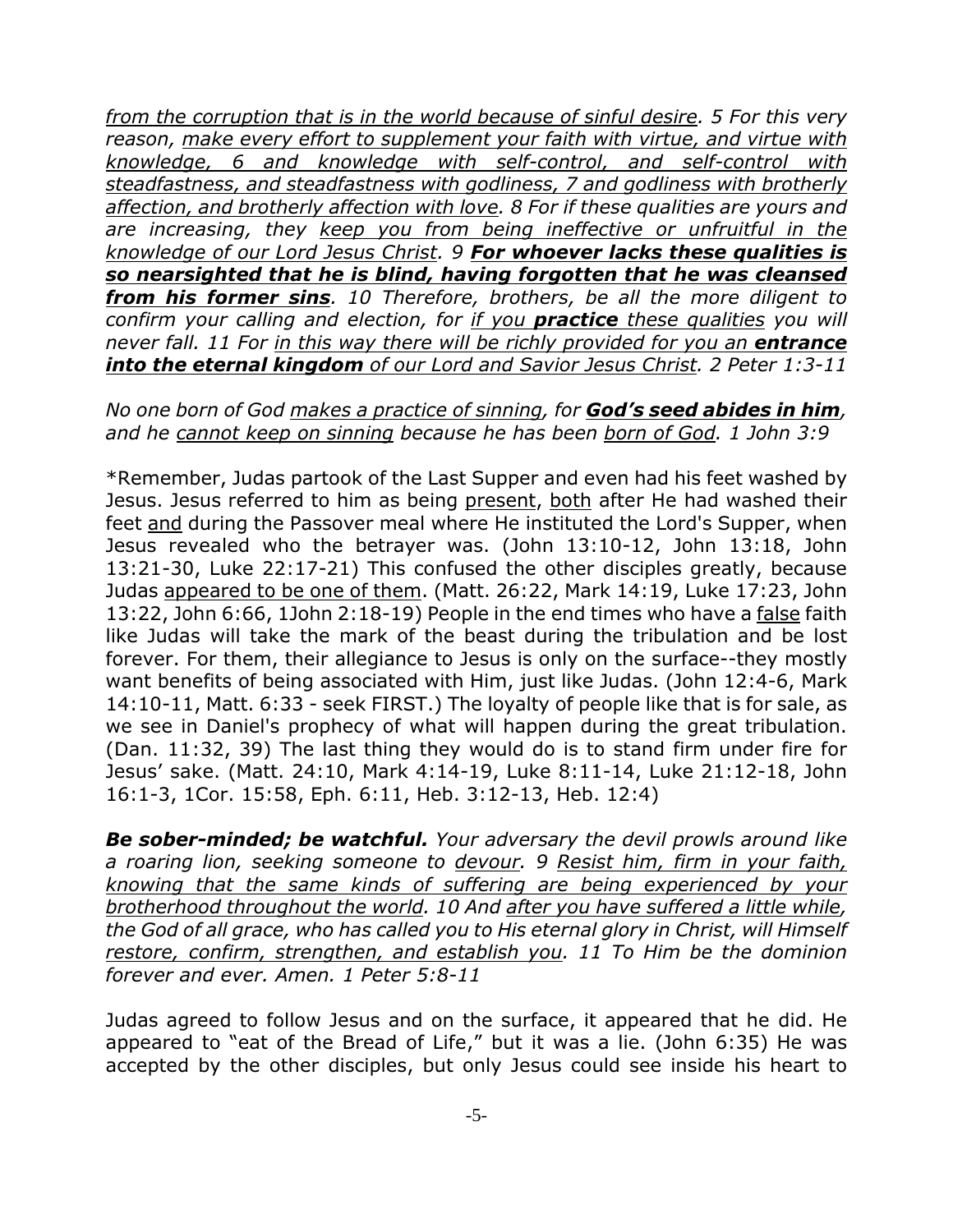detect the evil that lurked there. Judas was not sincere and his actions eventually proved it. (1Tim. 5:24)

*For My flesh is true food, and My blood is true drink. 56 Whoever feeds on My flesh and drinks My blood abides in Me, and I in him. 57 As the living Father sent me, and I live because of the Father, so whoever feeds on Me, he also will live because of Me. 58 This is the bread that came down from heaven, not like the bread the fathers ate, and died. Whoever feeds on this bread will live forever." John 6:55-58*

Jesus clarified the above words as being spiritual, as referring to believing in His sacrifice of His body on the cross for our sake, a few verses later in the same passage:

*It is the Spirit who gives life; the flesh is no help at all. The words that I have spoken to you are spirit and life. 64 But there are some of you who do not believe." (For Jesus knew from the beginning who those were who did not believe, and who it was who would betray Him.) 65 And He said, "This is why I told you that no one can come to Me unless it is granted him by the Father." 66 After this many of His disciples turned back and no longer walked with Him. 67 So Jesus said to the Twelve, "Do you want to go away as well?" 68 Simon Peter answered Him, "Lord, to whom shall we go? You have the words of eternal life, 69 and we have believed, and have come to know, that you are the Holy One of God." 70 Jesus answered them, "Did I not choose you, the Twelve? And yet one of you is a devil." 71 He spoke of Judas the son of Simon Iscariot, for he, one of the Twelve, was going to betray Him. John 6:63-71*

*For the kingdom of God is not a matter of eating and drinking but of righteousness and peace and joy in the Holy Spirit. Romans 14:17*

Judas called Jesus "teacher" (Rabbi) but he was not a good student. He made a pretense of giving Him a kiss, but didn't really love Him. (Matt. 26:48-50, Mark 14:44-46, Luke 22:47-48) We need to be aware that NOT everyone who rubs shoulders with us (and advises us of what pleases God) is born again. We need to be on guard against both working for salvation and "perverted grace," which tells us that Jesus died so that we could be free TO sin after we are saved. (Jude, Dan. 11:33-35, Eph. 5:8-10, Gal. 1:6-10, 1Thess. 4:1-7, Heb. 13:16) Jesus said that people had tried to "seize the kingdom by force" (by works) up until then, rather than through faith (as was intended all along). (Matt. 11:12, Rom. 3:21-31) God neither approves of people who want to Lord it OVER others by trying to enforce obedience out of fear (whereas we obey voluntarily out of LOVE as a natural result of His regenerating our dead spirit - Titus 3:5), nor those who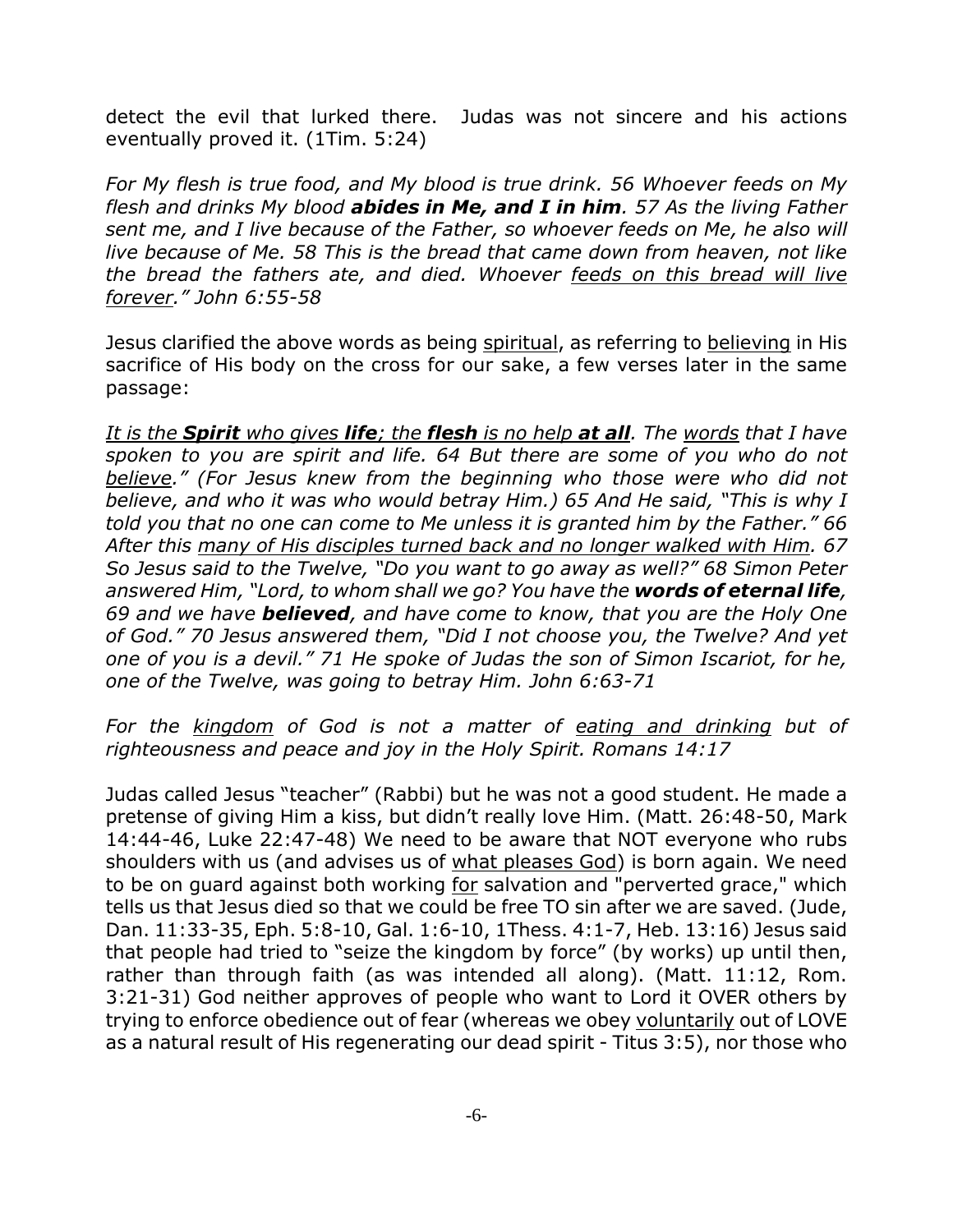refuse to submit to HIS Lordship over US. (Eph. 1:22-23, Eph. 5:23-24, Col. 1:18, Rev. 2:14-15, Rev. 2:20-23)

*And so, from the day we heard, we have not ceased to pray for you, asking that you may be filled with the knowledge of His will in all spiritual wisdom and understanding, 10 so as to walk in a manner worthy of the Lord, fully pleasing to Him, bearing fruit in every good work and increasing in the knowledge of God. 11 May you be strengthened with all power, according to His glorious might, for all endurance and patience with joy, 12 giving thanks to the Father, who has qualified you to share in the inheritance of the saints in light. 13 He has delivered us from the domain of darkness and transferred us to the kingdom of His beloved Son, 14 in whom we have redemption, the forgiveness of sins. Colossians 1:9-14*

*And why not do evil that good may come?—as some people slanderously charge us with saying. Their condemnation is just. Romans 3:8*

*For certain people have crept in unnoticed who long ago were designated for this condemnation, ungodly people, who pervert the grace of our God into sensuality and deny our only Master and Lord, Jesus Christ. Jude 1:4*

*Therefore, beloved, since you are waiting for these, be diligent to be found by Him without spot or blemish, and at peace. 15 And count the patience of our Lord as salvation, just as our beloved brother Paul also wrote to you according to the wisdom given him, 16 as he does in all his letters when he speaks in them of these matters. There are some things in them that are hard to understand, which the ignorant and unstable twist to their own destruction, as they do the other Scriptures. 17 You therefore, beloved, knowing this beforehand, take care that you are not carried away with the error of lawless people and lose your own stability. 18 But grow in the grace and knowledge of our Lord and Savior Jesus Christ. To Him be the glory both now and to the day of eternity. Amen. 2 Peter 3:14-18*

Let's not "dabble" at our faith, but be sincere in our hearts and show it by our actions (love God and love our neighbor, including our brothers and sisters in Christ--don't sin against anyone or cause anyone to sin against each other or God--love in deed not only in word). Let's not be lukewarm--how can someone like that overcome? Everyone whose name is not in the Book of Life will be deceived by the signs and wonders performed by the beast doing his imitation of God. (Rev. 13:7-18) Those who are IN Christ have eternal life. (Matt. 3:11, Rom. 6, Gal. 3:27, John 15:4-6, John 15:16, 1John 5:10-13)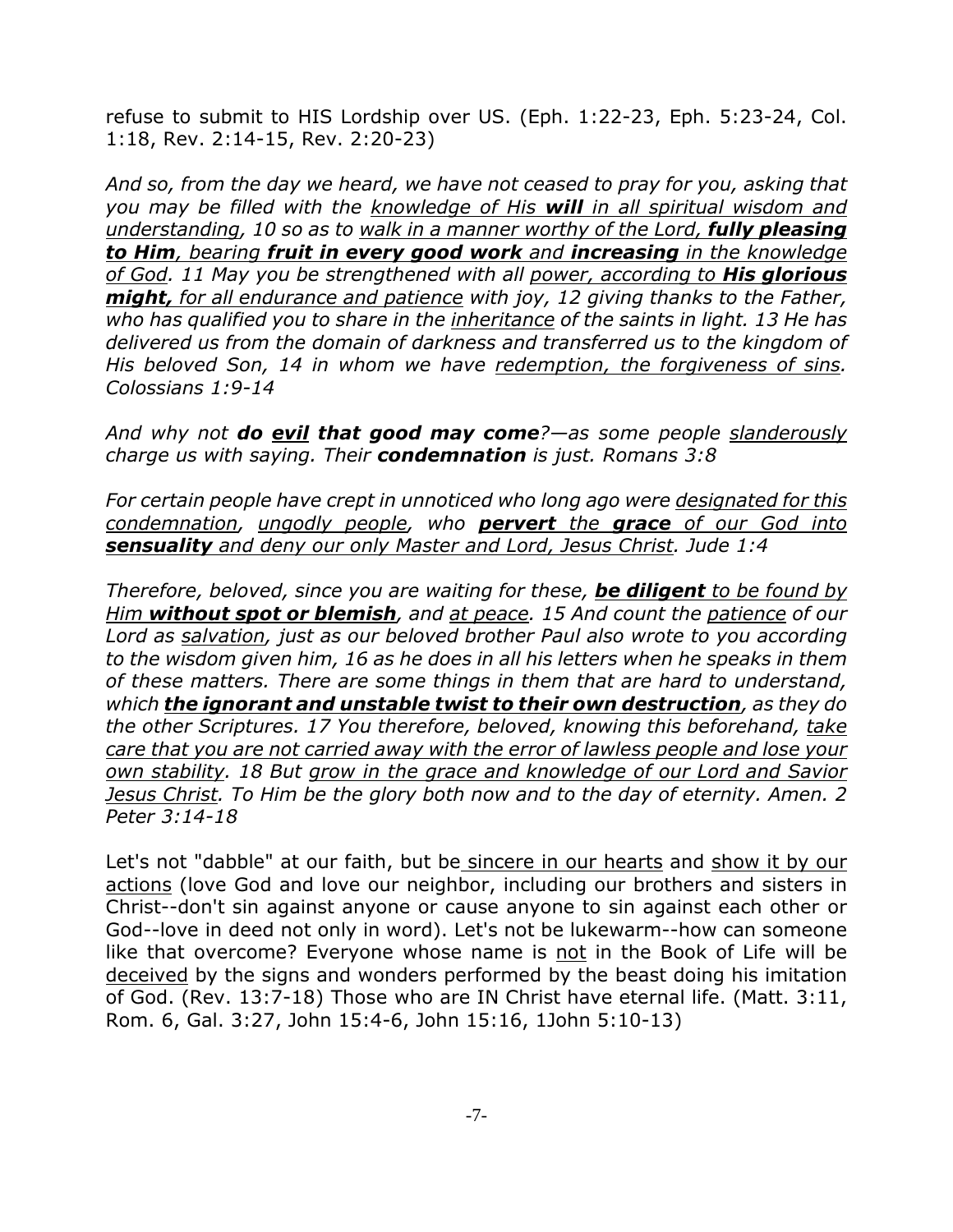*If you keep My commandments, you will abide in My love, just as I have kept my Father's commandments and abide in His love. John 15:10*

*You ask and do not receive, because you ask wrongly, to spend it on your passions. 4 You adulterous people! Do you not know that friendship with the world is enmity with God? Therefore whoever wishes to be a friend of the world makes himself an enemy of God. 5 Or do you suppose it is to no purpose that the Scripture says, "He yearns jealously over the spirit that He has made to dwell in us"? 6 But He gives more grace. Therefore it says, "God opposes the proud, but gives grace to the humble." 7 Submit yourselves therefore to God. Resist the devil, and he will flee from you. 8 Draw near to God, and He will draw near to you. Cleanse your hands, you sinners, and purify your hearts, you double-minded. 9 Be wretched and mourn and weep. Let your laughter be turned to mourning and your joy to gloom. 10 Humble yourselves before the Lord, and He will exalt you. James 4:3-10*

*"And to the angel of the church in Laodicea write: 'The words of the Amen, the faithful and true witness, the beginning of God's creation. 15 "'I know your works: you are neither cold nor hot. Would that you were either cold or hot! 16 So, because you are lukewarm, and neither hot nor cold, I will spit you out of my mouth. 17 For you say, I am rich, I have prospered, and I need nothing, not realizing that you are wretched, pitiable, poor, blind, and naked. 18 I counsel you to buy from Me gold refined by fire, so that you may be rich, and white garments so that you may clothe yourself and the shame of your nakedness may not be seen, and salve to anoint your eyes, so that you may see. 19 Those whom I love, I reprove and discipline, so be zealous and repent. 20 Behold, I stand at the door and knock. If anyone hears my voice and opens the door, I will come in to him and eat with him, and he with me. 21 The one who conquers, I will grant him to sit with me on my throne, as I also conquered and sat down with my Father on his throne. 22 He who has an ear, let him hear what the Spirit says to the churches.'" Revelation 3:14-22*

If God is tugging at our heartstrings, asking why we have put Him on the back burner (and is it even ON?), let's not ignore Him. Being in the company of a multitude who did the same thing will be no consolation if we're standing on the outside of the door because our lamps ran out of oil and He doesn't recognize us in that darkness. At the time we came to believe in Jesus, receive salvation and call Him "Lord," there should have been evidence of it in our behavior as a NEW creation in Him. (2Cor. 5:17, Rom. 6:4, Rom. 7:6-7) These are the "works you did at first" in the following passage–a lamp burning brightly with love for our Savior. (Matt. 5:15-16). If nothing changed, then there's still time to seek Him from the heart. He loves us faithfully and truly–let's give Him back the same kind of sincere love and faithfulness.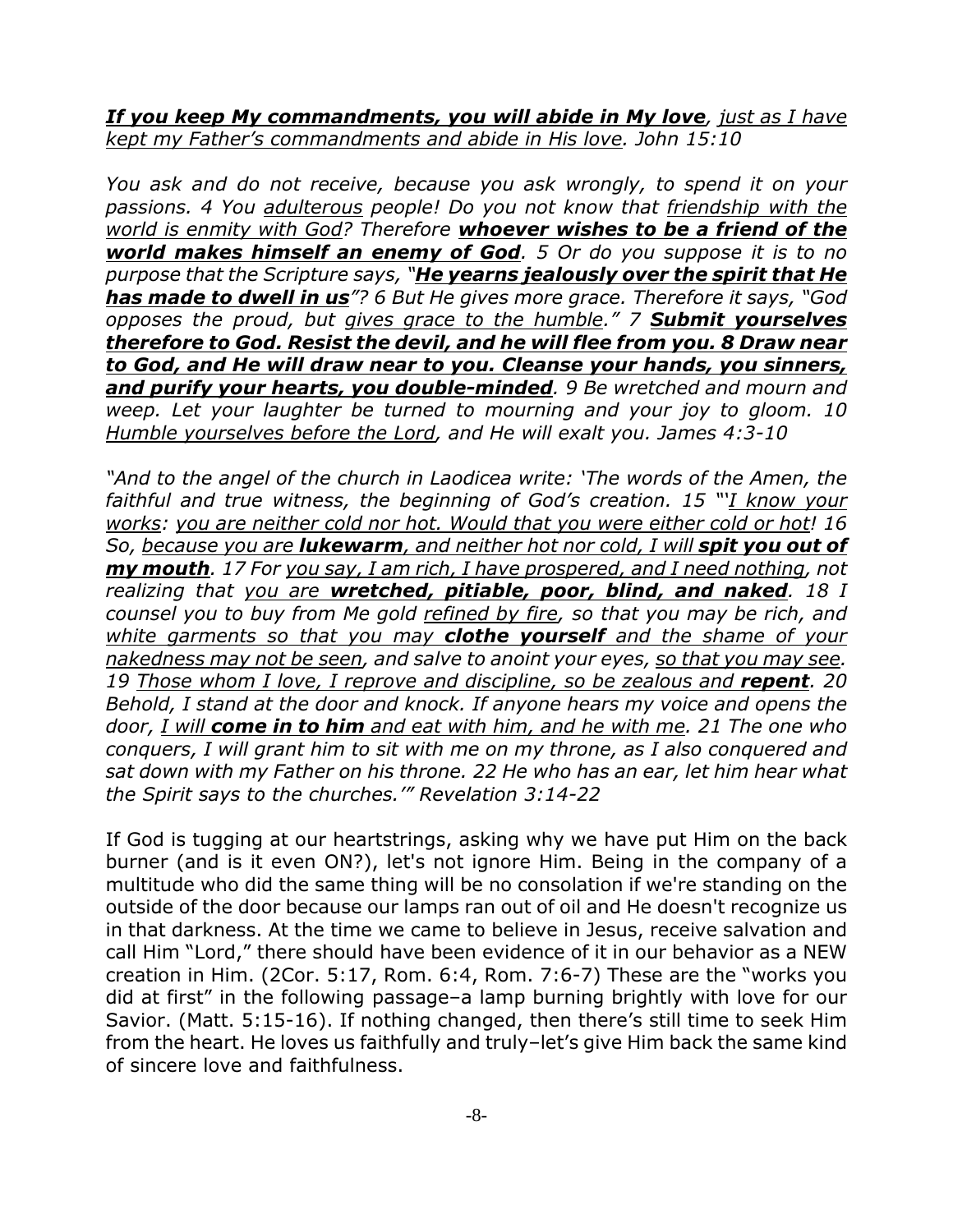*But I have this against you, that you have abandoned the love you had at first. 5 Remember therefore from where you have fallen; repent, and do the works you did at first. If not, I will come to you and remove your lampstand from its place, unless you repent. Revelation 2:4-5*

*"Then the kingdom of heaven will be like ten virgins who took their lamps and went to meet the bridegroom. 2 Five of them were foolish, and five were wise. 3 For when the foolish took their lamps, they took no oil with them, 4 but the wise took flasks of oil with their lamps. 5 As the bridegroom was delayed, they all became drowsy and slept. 6 But at midnight there was a cry, 'Here is the bridegroom! Come out to meet him.' 7 Then all those virgins rose and trimmed their lamps. 8 And the foolish said to the wise, 'Give us some of your oil, for our lamps are going out.' 9 But the wise answered, saying, 'Since there will not be enough for us and for you, go rather to the dealers and buy for yourselves.' 10 And while they were going to buy, the bridegroom came, and those who were ready went in with him to the marriage feast, and the door was shut. 11 Afterward the other virgins came also, saying, 'Lord, lord, open to us.' 12 But he answered, 'Truly, I say to you, I do not know you.' 13 Watch therefore, for you know neither the day nor the hour. Matthew 25:1-13*

*Now this I say and testify in the Lord, that you must no longer walk as the Gentiles do, in the futility of their minds. 18 They are darkened in their understanding, alienated from the life of God because of the ignorance that is in them, due to their hardness of heart. 19 They have become callous and have given themselves up to sensuality, greedy to practice every kind of impurity. 20 But that is not the way you learned Christ!— 21 assuming that you have heard about Him and were taught in Him, as the truth is in Jesus, 22 to put off your old self, which belongs to your former manner of life and is corrupt through deceitful desires, 23 and to be renewed in the spirit of your minds, 24 and to put on the new self, created after the likeness of God in true righteousness and holiness. Ephesians 4:17-24*

Let's be on the GOOD side of the passages above and below written to the churches (these claim to believe). We want to be among those who are "clothed in white," the Bride, inviting others to "come and drink" of the free "water of life," along with the Holy Spirit and those who hear and accept the invitation--among those who have "washed their robes"--the "righteous still do right, and the holy still be holy." The church in Laodicea was told that contrary to what they thought about themselves, they were really naked, wretched, pitiable, poor and blind. God despises pride and oppression. (Luke 1:50-53, Jam. 5:1-6) The church in Sardis was warned that many had soiled their garments and unless they **repent**, they would not walk with Jesus in white. (Daniel 12:9-10) Let's not be like that. Is there anyone like or God, or has there ever been or could there ever be? (Is.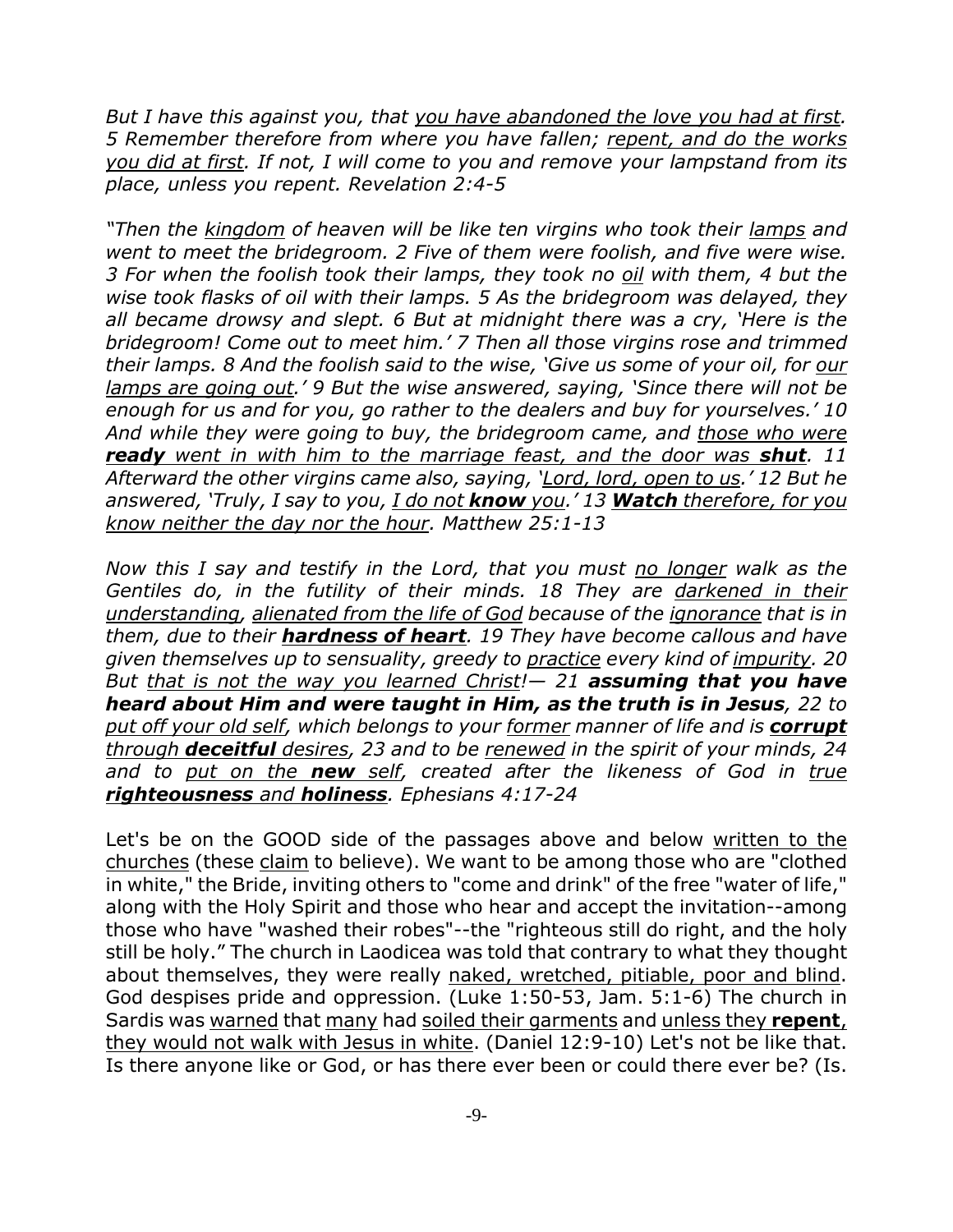46:9) No, He alone is God and He is worthy of ALL we can give in love and gratitude for who He is and what He's done. (Rev. 4:11)

*"To the angel of the church in Sardis write: He who has the seven Spirits of God and the seven stars, says this: 'I know your deeds, that you have a name that you are alive, but you are dead. 2 'Wake up, and strengthen the things that remain, which were about to die; for I have not found your deeds completed in the sight of My God. 3 'So remember what you have received and heard; and keep it, and repent. Therefore if you do not wake up, I will come like a thief, and you will not know at what hour I will come to you. 4 'But you have a few people in Sardis who have not soiled their garments; and they will walk with Me in white, for they are worthy. 5 'He who overcomes will thus be clothed in white garments; and I will not erase his name from the book of life, and I will confess his name before My Father and before His angels. 6 'He who has an ear, let him hear what the Spirit says to the churches.'" Revelation 3:1-6*

*And he said to me, "Do not seal up the words of the prophecy of this book, for the time is near. 11 Let the evildoer still do evil, and the filthy still be filthy, and the righteous still do right, and the holy still be holy." 12 "Behold, I am coming soon, bringing my recompense with me, to repay each one for what he has done. 13 I am the Alpha and the Omega, the first and the last, the beginning and the end." 14 Blessed are those who wash their robes, so that they may have the right to the tree of life and that they may enter the city by the gates. 15 Outside are the dogs and sorcerers and the sexually immoral and murderers and idolaters, and everyone who loves and practices falsehood. 16 "I, Jesus, have sent my angel to testify to you about these things for the churches. I am the root and the descendant of David, the bright morning star." 17 The Spirit and the Bride say, "Come." And let the one who hears say, "Come." And let the one who is thirsty come; let the one who desires take the water of life without price. 18 I warn everyone who hears the words of the prophecy of this book: if anyone adds to them, God will add to him the plagues described in this book, 19 and if anyone takes away from the words of the book of this prophecy, God will take away his share in the tree of life and in the holy city, which are described in this book. 20 He who testifies to these things says, "Surely I am coming soon." Amen. Come, Lord Jesus! 21 The grace of the Lord Jesus be with all. Amen. Revelation 22:10-21*

The entire time Jesus was ministering to the sick and lost on earth, He knew He was under a death sentence, but it didn't discourage Him. (Luke 12:50) It was what He came for. (Matt. 20:26-28, John 10:17-18, John 12:27, John 18:37) That was OUR death sentence (eternal separation from God) and because of Him, we are FREE of it. Because of His Spirit within us who truly believe, we are even free of the enslavement to the desire to sin that had shackled us. Practicing sin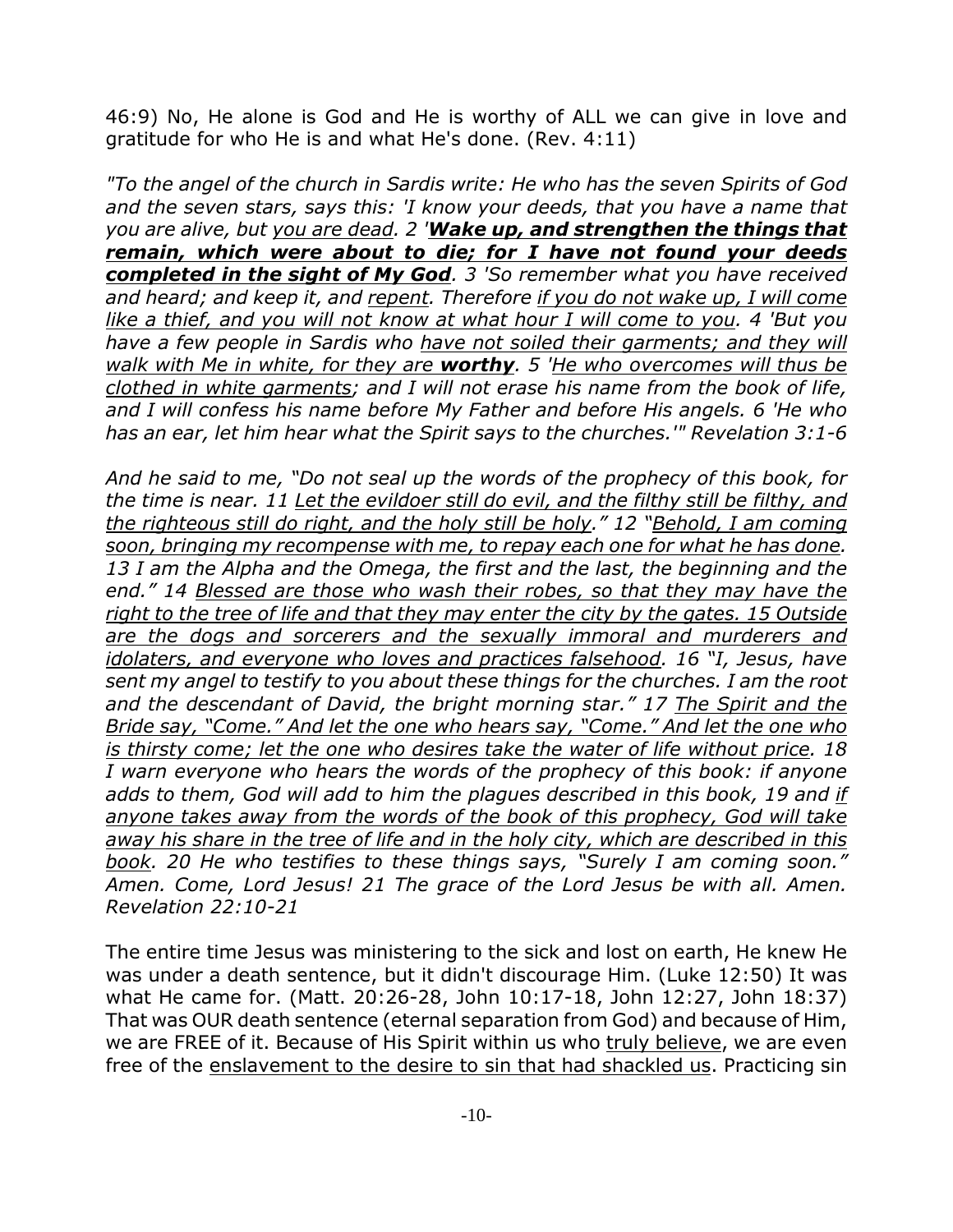is not the same as "slipping" now and then, but is a way of life--without making effort to turn from sin. (Rom. 6:17, 2Pet. 2:19) We can overcome by HIS power. (Col. 1:9-14 above, Rev. 2:7, Rev. 2:11, Rev. 2:17, Rev. 2:26, Rev. 3:5, Rev. 3:12, Rev. 3:21) Even the church at Philadelphia, who is told they have already endured and will be spared from the "hour of trial to come on the whole world" (Rev. 3:10), is told to "overcome" and "hold fast to their crown [of life]" until He comes, which He says will be quickly. (Rev. 3:11-12)

*Jesus answered them, "Truly, truly, I say to you, everyone who practices sin is a slave to sin. 35 The slave does not remain in the house forever; the son remains forever. 36 So if the Son sets you free, you will be free indeed. John 8:34-36*

*So Jesus said to the Jews who had believed Him, "If you abide in My word, you are truly My disciples, 32 and you will know the truth, and the truth will set you free." John 8:31-32*

*For we ourselves were once foolish, disobedient, led astray, slaves to various passions and pleasures, passing our days in malice and envy, hated by others and hating one another. 4 But when the goodness and loving kindness of God our Savior appeared, 5 He saved us, not because of works done by us in righteousness, but according to His own mercy, by the washing of regeneration and renewal of the Holy Spirit, 6 whom He poured out on us richly through Jesus Christ our Savior, 7 so that being justified by His grace we might become heirs according to the hope of eternal life. 8 The saying is trustworthy, and I want you to insist on these things, so that those who have believed in God may be careful to devote themselves to good works. These things are excellent and profitable for people. Titus 3:3-8*

Let's carry our cross and FOLLOW Him in order to be worthy of Him, because of our great love for Him--because He loved us FIRST. (Luke 9:23, Luke 14:25-27, John 8:42, John 12:26, John 21:15-19, 1John 4:10, 1John 4:18-19)

*And as they led him away, they seized one Simon of Cyrene, who was coming in from the country, and laid on him the cross, to carry it behind Jesus. Luke 23:26*

*Then Jesus told His disciples, "If anyone would come after Me, let him deny himself and take up his cross and follow Me. Matthew 16:24*

*Whoever loves father or mother more than Me is not worthy of Me, and whoever loves son or daughter more than Me is not worthy of Me. 38 And whoever does not take his cross and follow Me is not worthy of Me. 39 Whoever finds his*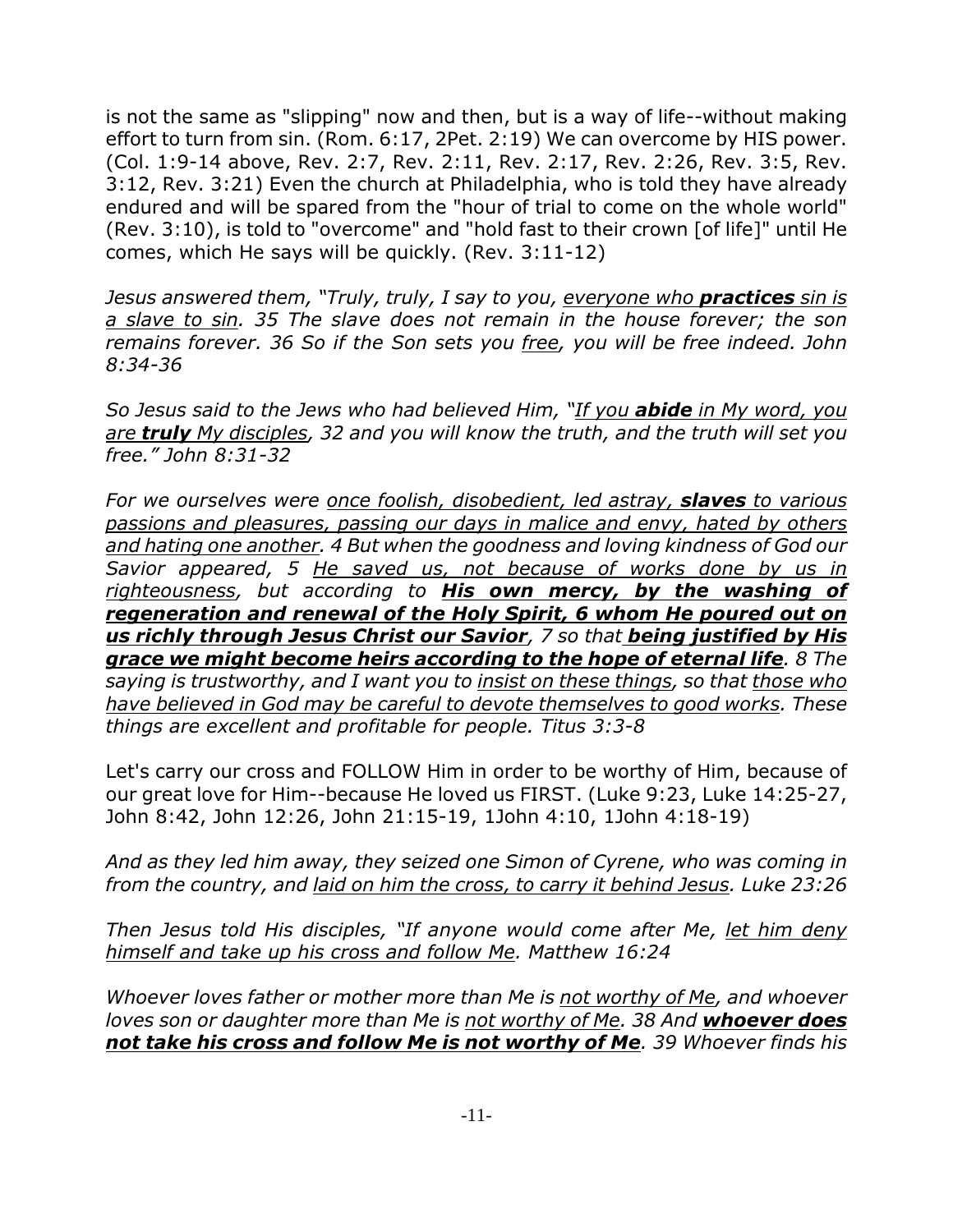*life will lose it, and whoever loses his life for My sake will find it. Matthew 10:37-39*

*Greater love has no one than this, that someone lay down his life for his friends. 14 You are my friends if you do what I command you. John 15:13-14*

*Everyone who believes that Jesus is the Christ has been born of God, and everyone who loves the Father loves whoever has been born of Him. 2 By this we know that we love the children of God, when we love God and obey His commandments. 3 For this is the love of God, that we keep His commandments. And His commandments are not burdensome. 4 For everyone who has been born of God overcomes the world. And this is the victory that has overcome the world—our faith. 5 Who is it that overcomes the world except the one who believes that Jesus is the Son of God? 1 John 5:1-5*

*In this is love, not that we have loved God but that He loved us and sent His Son to be the propitiation for our sins. 1 John 4:9-10*

*There is no fear in love, but perfect love casts out fear. For fear has to do with punishment, and whoever fears has not been perfected in love. 19 We love because he first loved us. 1 John 4:18-19*

I can't say it enough, the more you KNOW Him (through His Word and observing all He has done in His creation), the more you will LOVE Him. Then the thought of sinning against Him *deliberately*, including putting anything or anyone *above or before Him*, will be abhorrent. On the contrary, the desire to be conformed to His image and made useful to Him for service resulting in His glory will become stronger every day. Read your Bible, pray, praise, worship and serve Him faithfully. The more you do those things (in spirit and truth), the more you will have the desire to do them. Truth.

*Besides this you know the time, that the hour has come for you to wake from sleep. For salvation is nearer to us now than when we first believed. 12 The night is far gone; the day is at hand. So then let us cast off the works of darkness and put on the armor of light. 13 Let us walk properly as in the daytime, not in orgies and drunkenness, not in sexual immorality and sensuality, not in quarreling and jealousy. 14 But put on the Lord Jesus Christ, and make no provision for the flesh, to gratify its desires. Romans 13:11-14*

Written by Tricia Berg, December 2016 (12 pp. + digital scrapbook layout) *If this article has blessed you, please feel free to share it without modifications (and of course, don't claim it as your own or sell it).*